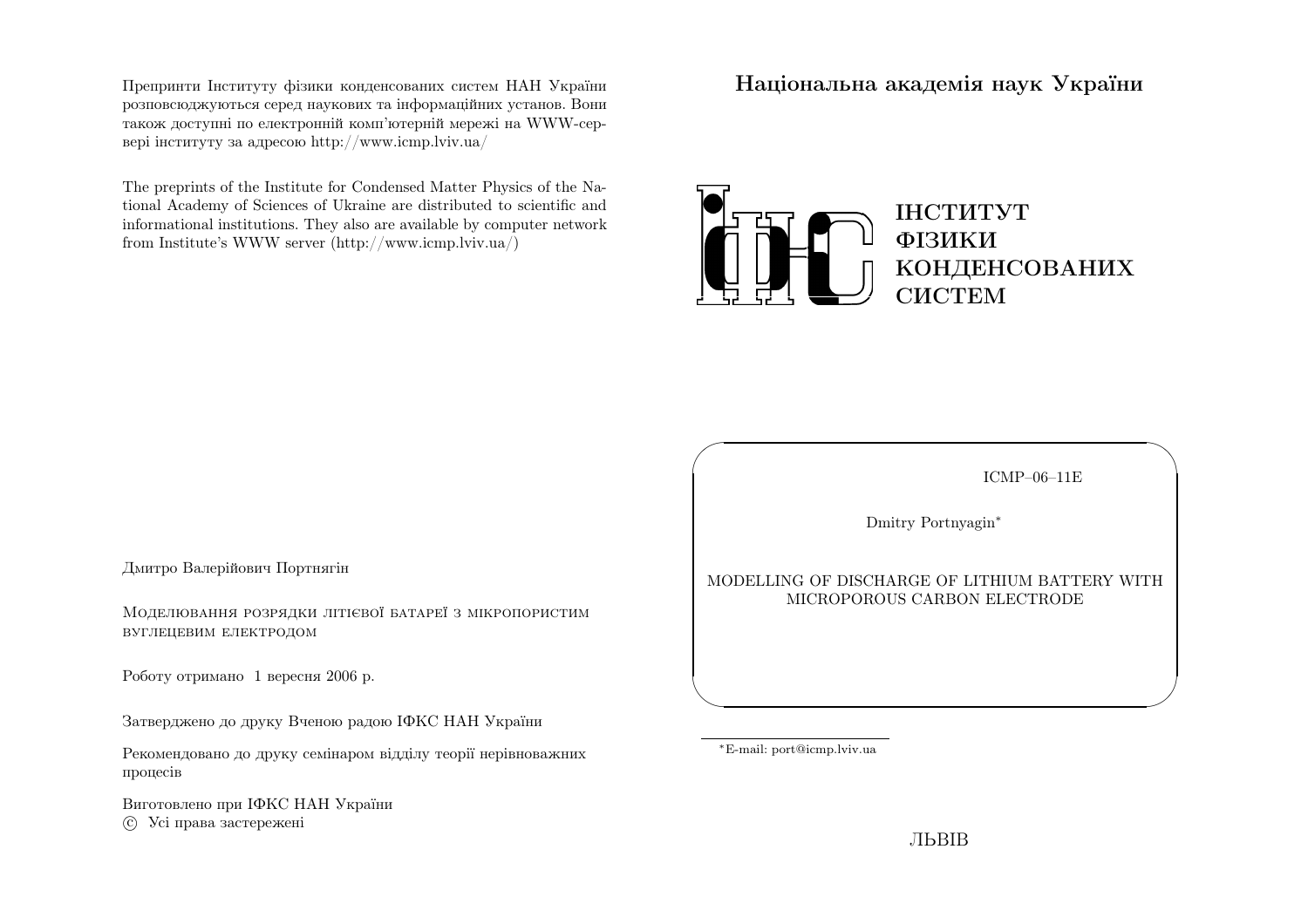## УДК: 541.13; 53.072; 53:681.3; 539.219.3; 538.931-405PACS: 82.47.Aa, 82.45.Gj, 82.45.Fk, 82.45.-h, 82.20.Wt

### Моделювання розрядки лiтiєвої батареї <sup>з</sup> мiкропористимвуглецевим електродом

### Д.В. Портнягiн

**Анотація.** Моделювалася розрядка літієвої батареї із вуглецевим мiкропористим електродом <sup>в</sup> режим<sup>i</sup> заданого струму. Порiвнювалися передбачення двох моделей: без електростатичного поля та <sup>з</sup> електростатичною взаємодiєю всередин<sup>i</sup> частинок вуглецевого електрода. Спостерiгалася певна розбiжнiсть мiж ними.

### Modelling of discharge of lithium battery with microporouscarbon electrode

### D.V. Portnyagin

Abstract. Discharge of lithium cell with microporous carbon electrode under galvanostatic control has been modelled. Predictions of the models without electric field and with electrostatic interaction inside the particles of carbon electrode have been compared. It has been observed <sup>a</sup>considerable difference between both.

Подається <sup>в</sup> Journal of chemical physics Submitted to Journal of chemical physics

 c Iнститут фiзики конденсованих систем <sup>2006</sup>Institute for Condensed Matter Physics <sup>2006</sup>

## 1. Introduction.

Rapid development in recent years in the market of mobile <sup>p</sup>hones, laptop computers, other portable devices and electric vehicles evoke the demand for <sup>a</sup> high energy density portable power sources. In such batteries lithium often serves as <sup>a</sup> cathode material because of its low electronegativity. Porous materials are used for anode due to their large surface area associated with high energy storage. Mathematical simulation of charge/discarge processes allows to optimize the battery in order to obtain <sup>a</sup> higher performance. This can also help to analyze these processes to gain <sup>a</sup> deeper insight into the nature and courses of <sup>p</sup>henomena that occur during the discharge of these devices. Recently the simulation of the intercalation of lithium into the structure of porous electrode has been attracting the attention of several authors [3], [1], [5]. It is widely held that the main driving force at the operation of the battery is diffusion and that the transport of ions across the electrode is governed by Fick's second law. In the present paper we have made an improvement on this approac<sup>h</sup> by taking into account electrostatic interaction between ions and with the distribution of charge in the bulk of porous electrode. Comparison of the predictions of the diffusive and the more realistic electrodynamic model testifies to that there is <sup>a</sup> certain discrepancy betweenthem.

## 2. Basic considerations. Cylindrical particles.

We study the galvanostatic discharge of lithium battery. In our research we heavily rely upon the data from [1]. The battery consists of lithiumfoil, porous separator, porous carbon electrode of thickness  $L_1 = 125 \mu m$ made of either cylindrical or spherical particles of radius  $R_s = 3, 5 \mu m$ , and current collector. The battery is immersed in  $1M$  solution of  $LiClO<sub>4</sub>$ in propylene carbonate.

The battery is discharged from its initial state with  $U_0 = 0.91489V$ to  $0.01V$  cutoff voltage at current densities  $120.46A/m^2$  and  $12.05A/m^2$ .

During the discharge of the battery, lithium is dissolved into lithium ions from the negative electrode, migrates through the separator and finally intercalates into the carbon electrode. During the charge the reverse process takes <sup>p</sup>lace. We neglect the electrodes expansion and contraction. There exist two approaches for modelling lithium insertion into<br>the particle heath of which lead to selving the diffusion equation in a the particle, both of which lead to solving the diffusion equation in <sup>a</sup> particle. In the first approac<sup>h</sup> the driving force is the gradient of concentration while the diffusion coefficient remains constant. However, it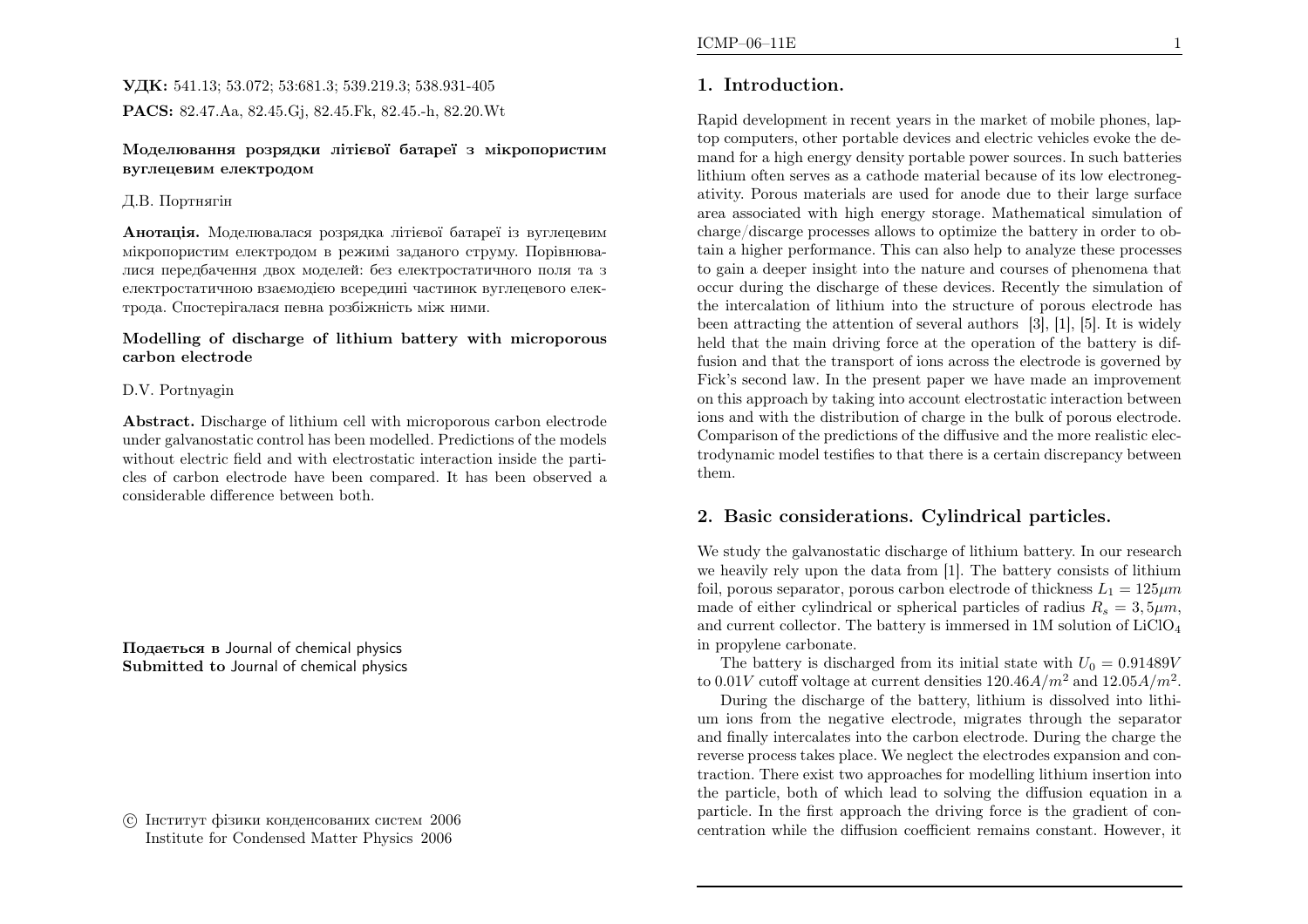,

has been reported that there is <sup>a</sup> strong dependence of the diffusion coefficient on concentration due to the lithium ion-lithium ion interactions inside the particle, which can not be ignored to obtain good agreement with experimental data. In the second approac<sup>h</sup> Verbrugge and Koch [6] considered the gradient of the chemical potential of the inserted lithiumions as the driving force.

In the present section we consider cylindrical particles with the ratio of length to radius sufficiently large, for which the concentration of lithium inside the particle is <sup>a</sup> function only of radial distance, governedby the equation

$$
\frac{\partial y}{\partial \tau} = \frac{1}{R} \frac{\partial}{\partial R} \left( R f \frac{\partial y}{\partial R} \right) \tag{2.1}
$$

$$
y = y_0, \quad \text{at}\tau = 0, \forall R;\tag{2.2}
$$

$$
\frac{\partial y}{\partial R} = 0 \quad \text{at} R = 0, \forall \tau; \tag{2.3}
$$

$$
\frac{\partial y}{\partial R} = -\frac{j_n^+}{D_s} \frac{R_s}{C_{s,max} f} \quad \text{at} R = 1, \forall \tau; \tag{2.4}
$$

where  $\tau = tD_s/R_s^2$ ,  $y = C_s/C_{s,max}$ ,  $R = r/R_s$ ; are dimensionless variables.  $D_s$  is the diffusion coefficient in the solid phase, assumed to be constant,  $R_s$  is the radius of the particle,  $C_s$  is the concentration of lithium ions inside the particle,  $C_{s,max}$  is the maximum concentration of lithium ions inside the particle,  $f$  is the activity factor dependant on the intercalation fraction and calculated by Verbrugge and Koch  $[6]$ ,  $j_n^+$  is the flux of lithium ions at the surface of the particle. The initial value of  $y$  is equal to 0.01. The flux of lithium ions at the surface of the particle is equa<sup>l</sup> to the electrochemical reaction rate per unit of surface area of the particle as <sup>g</sup>iven by <sup>a</sup> Butler-Volmer reaction rate expression

$$
j_n^+ = K \left( C(1 - y|_{R=1}) \right)^{\beta - 1} (y|_{R=1})^{\beta} \times \left\{ \exp \left[ \frac{(1 - \beta)F}{\Re T} (\eta - U) \right] - \exp \left[ \frac{-\beta F}{\Re T} (\eta - U) \right] \right\}
$$

where  $C$  is the concentration of the electrolyte, which is taken constant over time, because the particles are assumed to be immersed in an excessof electrolyte, K is the reaction rate constant  $(K = k_c^{1-\beta} k_a^{\beta})$ , F is the Faraday constant,  $\Re$  is universal gas constant, T is temperature,  $\eta$  is the potential between solid phase and electrolyte, and  $U$  represents the opencircuit cell potential with respect to <sup>a</sup> metallic lithium electrode which is evaluated at the surface of the particle where the electrochemical reactiontakes <sup>p</sup>lace and which is <sup>g</sup>iven by

$$
U = U_s + \frac{\Re T}{F} \ln \left( \frac{1 - y|_{R=1}}{y|_{R=1}} \right) - \sum_{s=2}^{7} \frac{\Omega_s}{F} s(y|_{R=1})^{s-1}
$$
  
for  $0 < y|_{R=1} < 0.985$ , (2.5)

where  $U_s$  is the standard cell potential with respect to a metallic lithium electrode, and  $\Omega_s$  are the self-interaction energies. The material of which is made carbon electrode is not well-ordered, so the open-circuit potential does not exhibit <sup>p</sup>lateaus or <sup>p</sup>hase changes. We take the activitycoefficient

$$
f = 1\tag{2.6}
$$

for purely diffusive model, and

$$
f = \left(1 + \frac{d\ln\gamma_+}{d\ln y}\right) = 1 + \sum_{s=2}^{7} \frac{\Omega_s}{\Re T} s(s-1) (y^{s-1} - y^s) \tag{2.7}
$$

for chemical potential model (at low lithium concentrations  $f$  increases with increasing the lithium ion concentration due to repulsive effects, takes on its maximum at  $y = 0.2$ , and decreases with increasing the lithium ion concentration due to low ion mobility at higher concentrations). Our amendment to the aforementioned models consists in adding the current coursed by electric field to the righthand side of equation $(2.1).$ 

$$
\frac{\partial y}{\partial t} = \frac{1}{R} \frac{\partial}{\partial R} \left( R \frac{D_s}{R_s^2} f \frac{\partial y}{\partial R} \right) - \frac{1}{FC_{max,s}} \text{div}(\sigma E),\tag{2.8}
$$

where E is the electric field,  $\sigma$  the ionic conductivity given by Einstein relation

$$
\sigma = yC_{max,s}N_aD_s e^2/kT,
$$

k is Boltzman constant, e is elementary charge,  $N_a$  is Avogadro number.

In the first approximation we assume that the current of positive ions through the surface of the particle is entirely due to the uniform distribution within the particle of negative charge, which carbon, being more electronegative, draws from lithium, and the distribution of charge caused by imposed external electric field. However, X-ray <sup>p</sup>hotoelectron spectroscopy (XPS) proved [4] that after insertion the lithium retainsonly a fraction of the positive charge  $+\delta$ , while the carbon takes a negative charge<sup>−</sup>δ. Therefore to the distribution of charge in the bulk of the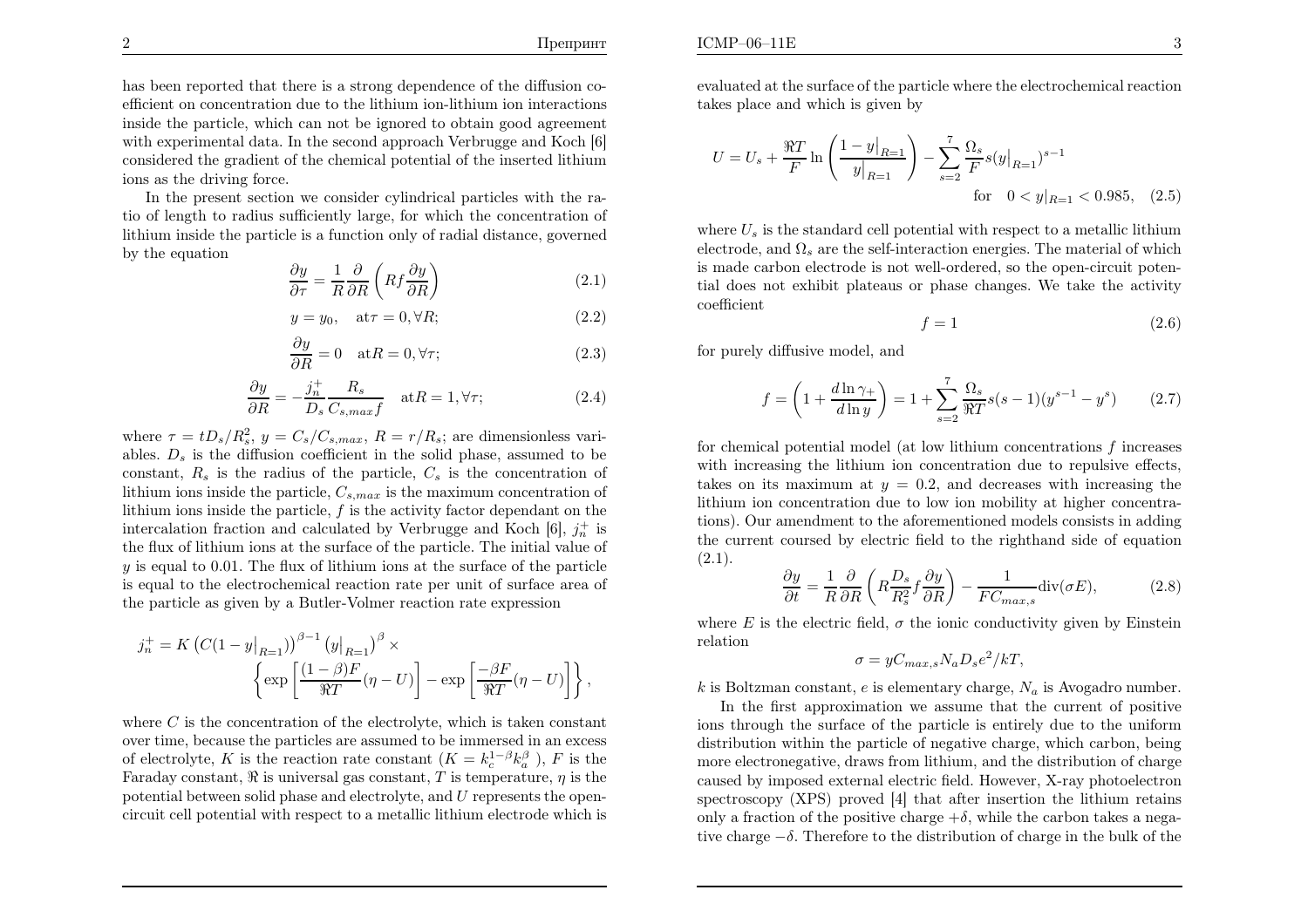Препринт

particle we add the term associated with the nonuniform distribution of lithium ions. This results in

$$
\operatorname{div}(E) = \frac{2}{R_s \sigma_{eff,sol}} j_n^+ - \delta \frac{FC_{max,s}}{\varepsilon_0} (y_{avr} - y),
$$

where  $\sigma_{eff,sol}$  is the effective conductivity of electrolyte,  $\varepsilon_0$  is the di- $\text{electric constant}, y_{avr} =$  $\int \int \int dV / V = 2 \int_{0}^{1} yR dR$  (or  $= 3 \int_{0}^{1} yR^{2} dR$  for spherical particles) is the average concentration of ions in the particle,  $\delta$  is the delocalization factor which equals 1 when we have naked lithium ions and negative charge, drawn from lithium, uniformly spread over carbon sites, and equals <sup>0</sup> when negative charge is maximally localizedon lithium ions.

We shall refer to the insertion of lithium ions as <sup>a</sup> process <sup>g</sup>iven bythe solution of  $(2.1)-(2.4)$  with f given by  $(2.6)$  the (DFM) model, and with  $f$  given by  $(2.7)$  - the (CPM) model. We shall call the diffusion process described by  $(2.8)$ ,  $(2.2)$ - $(2.4)$  with  $f$  given by  $(2.6)$  the (DFME) model, and with  $f$  given by  $(2.7)$  - the (CPME) model.

The ionic current across the carbon electrode  $i_2$  is equal to the external current through the battery  $i_{total}$  at the contact with separator, and is zero at current collector. Between these two values the current is assumed to be linearly distributed and the average ionic current across the interfacial surface of <sup>a</sup> carbon particle is related to the applied dischargecurrent by:

$$
j_n^+ = \frac{-i_{app}}{aFL_1},
$$

where  $a$  is the interfacial area of particles per unit volume of porous electrode, calculated by

$$
a = 0.03 \cdot 2(1 - \epsilon_1)/Rs,
$$

for the case of cylindrical particles, or by

$$
a = 0.02 \cdot 3(1 - \epsilon_1)/Rs
$$

for spherical;  $\epsilon_1$  - porosity of carbon electrode. It appears quite obvious that after we have pressed and baked the carbon material, only <sup>a</sup> fraction of the particle's surface will be exposed to electrolyte, so we have introduced <sup>a</sup> suitable factor in the formula for the interfacial area. These factors are chosen such in order to match the experimental values of currents on cyclic voltammograms.

The local surface overpotential, i. e. the difference of potentials between solid and liquid <sup>p</sup>hases is <sup>g</sup>iven by solving the equation

$$
j_n^+(\eta, y, C) = \frac{-i_{app}}{aFL_1}
$$

with respect to  $\eta$ . The total voltage of the cell is calculated by

$$
V_{total} = \eta + (\phi_1 - \phi_2)_{kin},
$$

where  $(\phi_1 - \phi_2)_{kin}$  is given by kinetic expression

$$
-i_{app} = FK_{Li}C^{0.5}(\exp((0.5F/(\Re T))(\phi_1 - \phi_2)) -
$$
  
- 
$$
=\exp(-(0.5F/(\Re T))(\phi_1 - \phi_2)))
$$

with 
$$
K_{Li}
$$
 - the reaction rate constant at the lithium electrode.

The utilization of the cell  $u$  is defined by

$$
u = (2/L_1) \int_{x=L_s}^{x=L_s+L_1} dx \int_{R=0}^{R=1} yR dR,
$$

for cylindrical particles, or by

$$
u = (3/L_1) \int_{x=L_s}^{x=L_s+L_1} dx \int_{R=0}^{R=1} yR^2 dR
$$

for spherical ones.

All the parameters of the cell are evaluated at  $T_{initial} = 298K$  for the space cyrridical in [9]. The values of the standard cell potential, the reasons explained in [2]. The values of the standard cell potential, the self-interaction energies, and the kinetic parameters are <sup>g</sup>iven in Table I.

Systems  $(2.1)$ ,  $(2.2)$ - $(2.4)$  and  $(2.8)$ ,  $(2.2)$ - $(2.4)$  have been solved numerically.

To determine the temperature of the cell we make the assumptions that the distribution of temperature throughout the cell is uniform at <sup>a</sup> <sup>g</sup>iven instant in time and the enthalpy of mixing and <sup>p</sup>hase-change terms are neglected. With these assumptions the temperature is calculatedaccording to the equation

$$
\varrho C_p \frac{\partial T}{\partial t} = a_1 a_2 h (T_{amb} - T) + a_1 i_{app} \left( U - V_{total} - T \frac{dU}{dT} \right)
$$

,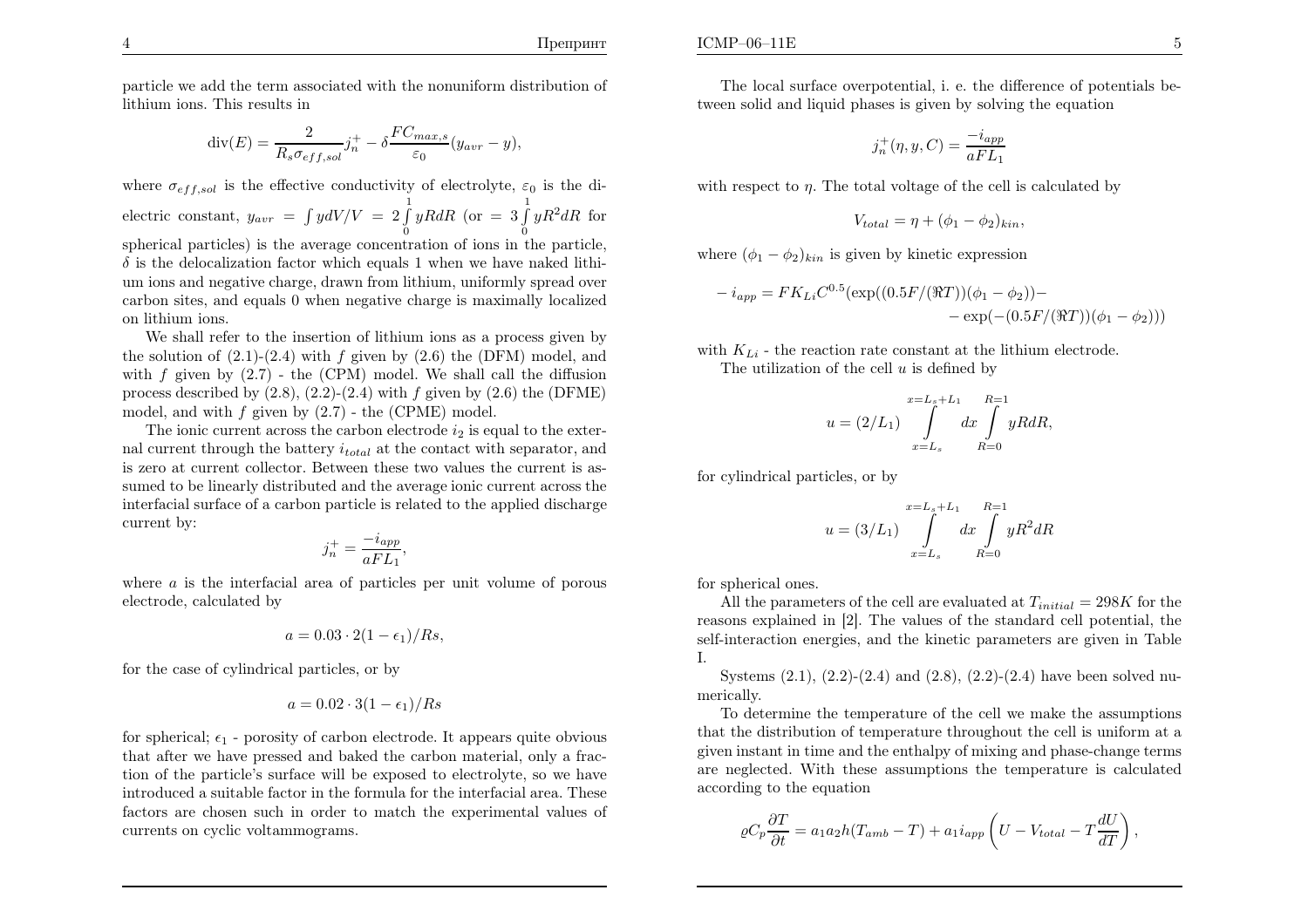where  $\varrho$  is the density of the cell,  $C_p$  is the heat capacity the cell, calculated as the average of the components of the cell,  $a_1$  is the geometric electrode surface area per volume of the cell,  $a_2$  is the ratio of external cell surface area to geometric electrode surface area,  $T_{amb}$  is the ambient temperature, and h is the heat transfer coefficient. The entropy term  $\frac{dU}{dT}$ is obtained by taking the derivative of  $(2.5)$  with respect to T:

$$
\frac{dU}{dT} = \frac{\Re}{F} \ln \left( \frac{1 - y|_{R=1}}{y|_{R=1}} \right) \quad \text{for} \quad 0 < y|_{R=1} < 0.985.
$$

Table I. Standard cell potential, interaction energies, model parameters for the carbon-lithium cella and <sup>p</sup>hysical constants.

| Parameter            | Value                                       |
|----------------------|---------------------------------------------|
| $U_0$                | 0.91489<br>V                                |
| $U_s$                | 0.8170<br>V                                 |
| $\Omega_2/F$         | $0.9926\quad V$                             |
| $\Omega_3/F$         | 0.8981 V                                    |
| $\Omega_4/F$         | $-5.630 V$                                  |
| $\Omega_5/F$         | 8.585 V                                     |
| $\Omega_6/F$         | $-5.784$ V                                  |
| $\Omega_7/F$         | 1.468<br>V                                  |
| $C_{s, max}$         | $18,000 \mod m^3$                           |
| β                    | $0.5\,$                                     |
| К                    | $3.28 \times 10^{-6}$ $mol^{1/2}/m^{1/2}s$  |
| $K_{Li}$             | $4.1 \times 10^{-6}$ $mol^{1/2}/m^{1/2}s$   |
| $\overline{C}$       | 1000 $mol/m^3$                              |
| $T_{initial}$        | 298 K                                       |
| y <sub>initial</sub> | 0.01                                        |
| $D_{\rm s}$          | $1.0 \times 10^{-14}$ $m^2/s$               |
| $\sigma_{eff,sol}$   | $6.0 \times 10^{-1}$ $S/m$                  |
| $R_{\rm s}$          | $3.5 \times 10^{-6}$<br>$\boldsymbol{m}$    |
| $L_1$                | $125 \times 10^{-6}$<br>m                   |
| $\boldsymbol{k}$     | $1.381 \times 10^{-23}$ J/K                 |
| $\mathcal{N}_a$      | $6.022 \times 10^{23}$ $mol^{-1}$           |
| $\Re$                | 8.314 $J/(mol \cdot K)$                     |
| $\overline{F}$       | $96,487 \quad C/mol$                        |
| $\varepsilon_0$      | $8.854 \times 10^{-12}$ $C^2/(N \cdot m^2)$ |
| $\boldsymbol{e}$     | $1.9 \times 10^{-19}$ C                     |
| $\delta$             | $10^{-9}$                                   |
| $\epsilon_1$         | 0.35                                        |

The mean cell density and heat capacity are calculated by formulas:

$$
\varrho = (\varrho_s (1 - \epsilon_s)L_s + \varrho_1 (1 - \epsilon_1)L_1 + \varrho_{c,1}L_{c,1} +
$$
  
+
$$
+ \varrho_{Li}L_{Li}) / (L_1 + L_s + L_{c,1} + L_{Li}),
$$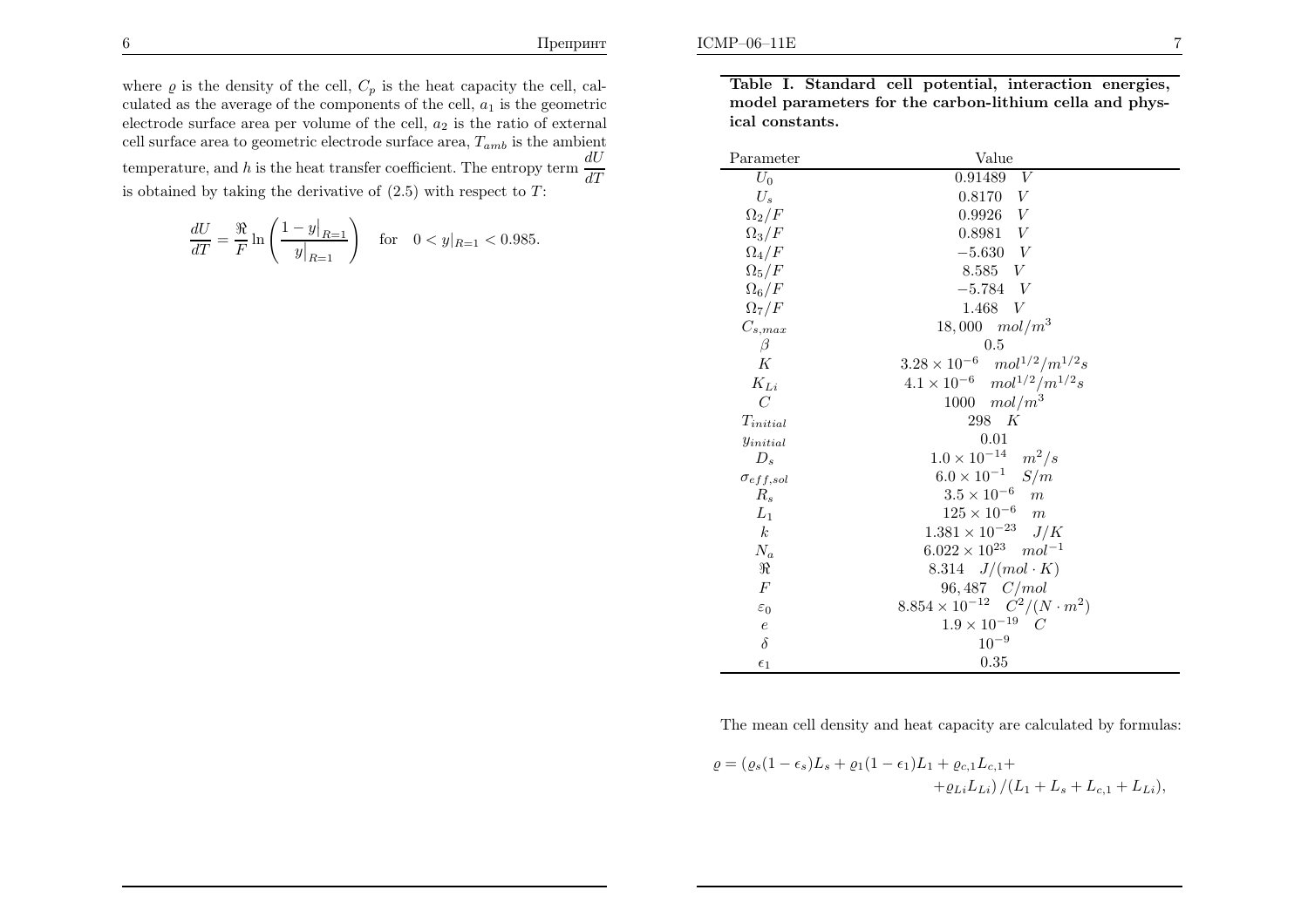$$
C_p = (C_{p,PC}\varrho_{PC}(L_1\epsilon_1 + L_s\epsilon_s) + C_{p,1}\varrho_1L_1 + C_{p,Cu}\varrho_{c,1}L_{c,1} + C_{p,Li}\varrho_{Li}L_{Li}) / (\varrho_{PC}(L_1\epsilon_1 + L_s\epsilon_s) + \varrho_1L_1 + \varrho_{c,1}L_{c,1} + \varrho_{Li}L_{Li}),
$$

where  $\varrho_s$ ,  $\varrho_{c,1}$ ,  $\varrho_{Li}$ ,  $\varrho_{PC}$ , and  $\varrho_1$  are, respectively, the densities of separator, current collector, lithium, propylene carbonate and carbon electrode, the latter defined for  $y = 1$ ;  $L_{c,1}$  and  $L_{Li}$  are the thicknesses of current collector and lithium electrode;  $C_{p,PC}$ ,  $C_{p,1}$ ,  $C_{p,Cu}$ , and  $C_{p,Li}$ are the heat capacities of propylene carbonate, carbon electrode, currentcollector, and lithium. Heat parameters of the cell are <sup>g</sup>iven in Table II.

Table II. Heat parameters of the cell.

| Parameter                  | Value                                             |
|----------------------------|---------------------------------------------------|
| $T_{amb}$                  | 298 K                                             |
| $L_{Li}$ (for $y = 0.01$ ) | $4.1 \times 10^{-5}$<br>m                         |
| $L_{c,1}$                  | $9 \times 10^{-6}$ m                              |
| $a_1$                      | $5000 \, m^{-1}$                                  |
| $a_2$                      | 0.084                                             |
| $\boldsymbol{h}$           | 5 $W/(m^2 \cdot K)$                               |
| $\varrho_s$                | 950 $kg/m^3$                                      |
| $\varrho_1$                | 2220 $kg/m^3$                                     |
| $\varrho_{c,1}$            | 8930 $kg/m^3$                                     |
| $\varrho_{Li}$             | 534 $kg/m^3$                                      |
| $\rho_{PC}$                | 1200 $kg/m^3$                                     |
| $C_{p,PC}$                 | 720 $J/(kg \cdot K)$                              |
| $C_{p,1}$                  | $8.875 + 0.378T$ $J/(kg \cdot K)$                 |
| $C_{p,Cu}$                 | $1.4 \times 10^{-6}T^3 - 1.6 \times 10^{-3}T^2 +$ |
|                            | $+0.987T+225$ $J/(kg \cdot K)$                    |
| $C_{p,Li}$                 | $3.72T + 2423$ $J/(kg \cdot K)$                   |

One can see from Figures 1-3 that the graphs of the models in which we take into account electrostatic interaction lie, in general, above purely diffusive or chemical potential ones and the cell runs for longer time, as is seen from Table III, thus resulting in <sup>a</sup> larger capacity of the cell. This is due to the fact that the presence of <sup>a</sup> negative charge distributed inside the particle promotes the insertion of lithium ions into the carbon particles, thus making its contribution to the total current through the battery. Thus, in the case of the presence of electrical charge thecurrent due solely to diffusion is smaller. Now it is easily seen from the

Butler-Volmer expression that this results in <sup>a</sup> smaller drop in voltage at <sup>a</sup> <sup>g</sup>iven instant in time. At the beginning of each process of discharge the graphs of the model with electric field lie closer to those of models without electrostatic interaction than at the final stages of discharge, because the profiles of concentration become more steep with time, as Figure <sup>13</sup> indicates, which results in <sup>a</sup> larger contribution to current due to electrostatic interaction. Comparison of Figures 2-3 shows that the relative difference between electrodynamic and non-electrodynamic models becomes more significant as the discharge current density increases. It looks like the electric field has its stable contribution to current which is the more transparent, the larger is the total current. In the case of <sup>a</sup> variable diffusion coefficient the grap<sup>h</sup> of the model with electric field, as Figures 1, <sup>2</sup> indicate, is closer to that of chemical potential model than in the case of purely diffusive model, because the lithium ion - lithium ion interactions governed by the activity coefficient makes the term proportional to  $\nabla y$  in div $\sigma E$  in the diffusion equation not so significant due to more sloping concentration profile, caused by more uniform spreading of lithium ions inside the particle due to non-electrostatic interactionsbetween ions.

The cell voltage being larger for <sup>g</sup>iven utilization value, the temperature graphs in electrodynamic case lie above the non-electrodynamic ones, as Figures 7-9 show. Since the drop in voltage is smaller at each <sup>g</sup>iven instant in time in electrodynamic case for the reasons explained above, the cell runs for <sup>a</sup> longer period of time generating, thus, more ohmic heat. For the above-explained reasons the graphs of electrodynamic and non-electrodynamic cases are closer to each other in the caseof larger discharge currents.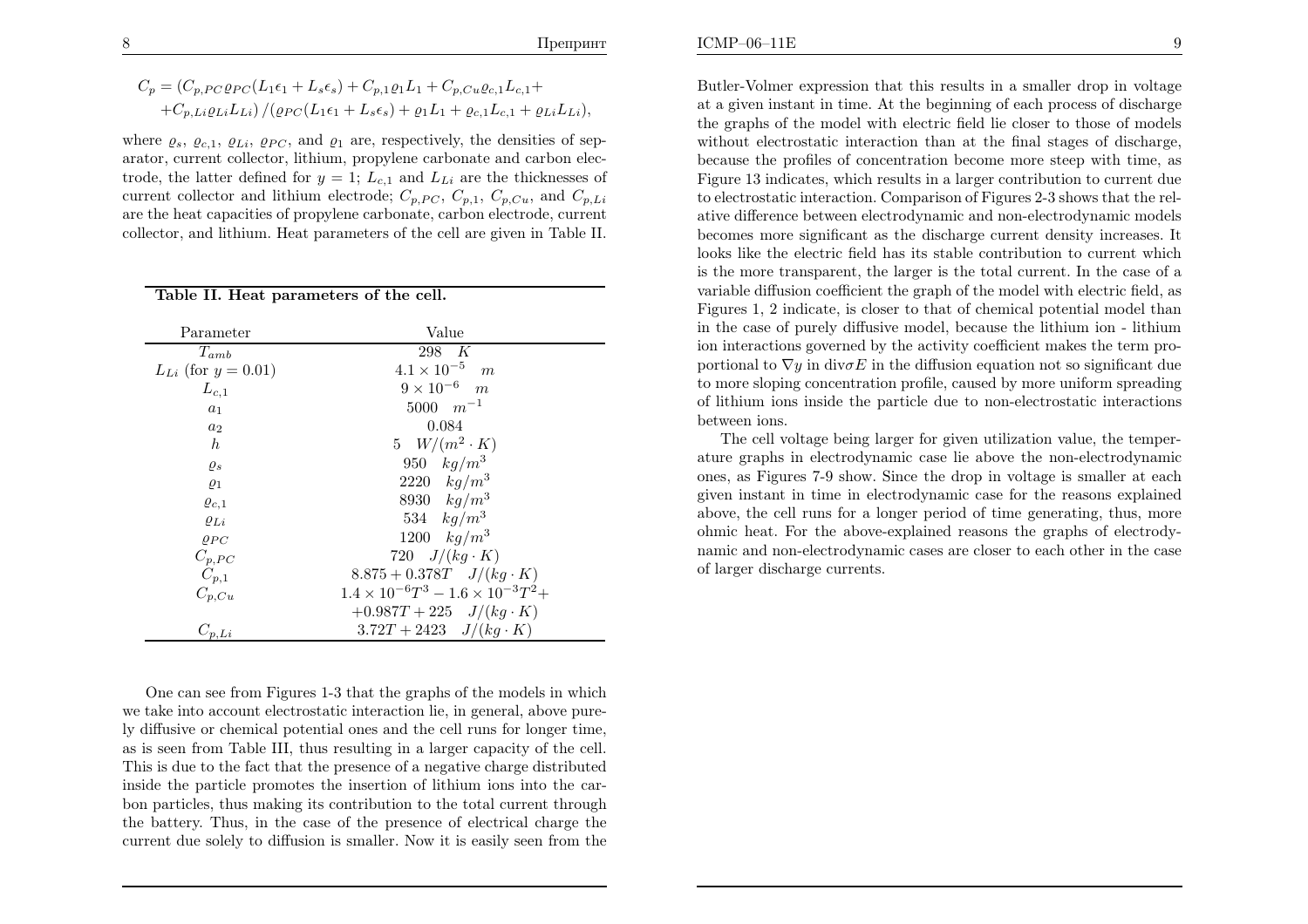#### Table III. Discharge times.

| Model and discharge rate                                         | Time to discharge                            |
|------------------------------------------------------------------|----------------------------------------------|
| $\overline{\mathrm{DFM}}$ , cylindrical, $i_{app} = 12.05 A/m^2$ | 229<br>$\mathcal{S}_{\mathcal{S}}$           |
| DFME, cylindrical, $i_{app} = 12.05 A/m^2$                       | 1427<br>$\boldsymbol{S}$                     |
| DFM, spherical, $i_{app} = 12.05 A/m^2$                          | 183<br>$\overline{\mathcal{S}}$              |
| DFME, spherical, $i_{app} = 12.05 A/m^2$                         | 572<br>$\overline{\mathcal{S}}$              |
| CPM, cylindrical, $i_{app} = 12.05 A/m^2$                        | $313 \t s$                                   |
| CPME, cylindrical, $i_{app} = 12.05 A/m^2$                       | 538<br>$\overline{\mathcal{S}}$              |
| CPM, cylindrical, $i_{app} = 120.46 A/m^2$                       | 6.1<br>$\mathcal{S}_{\mathcal{S}}$           |
| CPME, cylindrical, $i_{app} = 120.46 A/m^2$                      | 21.6<br>$\overline{\mathcal{S}}$             |
| CPM, spherical, $i_{app} = 12.05 A/m^2$                          | 221<br>$\mathcal{S}_{\mathcal{S}}$           |
| CPME, spherical, $i_{app} = 12.05 A/m^2$                         | 337<br>$\overline{s}$                        |
| CPM, spherical, $i_{app} = 120.46 A/m^2$                         | $5.4^{\circ}$<br>$\mathcal{S}_{\mathcal{S}}$ |
| CPME, spherical, $i_{app} = 120.46 A/m^2$                        | 6.0<br>$\mathcal{S}_{\mathcal{S}}$           |

### 3. Spherical particles.

For spherical particles equations  $(2.1)$  and  $(2.8)$  are replaced by

$$
\frac{\partial y}{\partial \tau} = \frac{1}{R^2} \frac{\partial}{\partial R} \left( R^2 f \frac{\partial y}{\partial R} \right) \tag{3.1}
$$

$$
\frac{\partial y}{\partial t} = \frac{1}{R^2} \frac{\partial}{\partial R} \left( R^2 \frac{D_s}{R_s^2} f \frac{\partial y}{\partial R} \right) - \frac{1}{FC_{max,s}} \text{div}(\sigma E),\tag{3.2}
$$

$$
\operatorname{div}(E) = \frac{3}{R_s \sigma_{eff,1}} j_n^+ - \delta \frac{FC_{max,s}}{\varepsilon_0} (y_{avr} - y).
$$

Systems (3.1), (2.2)-(2.4) and (3.2), (2.2)-(2.4) have been solved numerically.

In the same way as for cylindrical particles, Figures 4-6 indicate that the presence of <sup>a</sup> negative charge distributed inside the particle promotes the insertion of lithium ions into the carbon particles, which results in <sup>a</sup> smaller drop in voltage at <sup>a</sup> <sup>g</sup>iven instant in time, which, in turn, leads to larger values of cell capacity and to cell running for longer period of time. At the beginning of discharge the graphs of the model with electric field lie closer to those of models without field than at the end, due to steeper concentration profiles. The relative difference between electrodynamic and non-electrodynamic models is more significant as the discharge current density increases. In the case of <sup>a</sup> variable diffusioncoefficient the grap<sup>h</sup> of the model with electric field, as Figures 4, <sup>5</sup>

indicate, is closer to that of chemical potential model than in the case of purely diffusive model.

The temperature graphs in electrodynamic case lie above the nonelectrodynamic ones, as Figures 10-12 show. In electrodynamic case the cell runs for <sup>a</sup> longer period of time generating more ohmic heat. The graphs of electrodynamic and non-electrodynamic cases are closer to eachother in the case of larger discharge currents.

Comparison of discharge graphs for spherical (Figures 4-6 and 10- 12) and for cylindrical particles (Figures 1-3 and 7-9) testify that the influence of electrostatic field is more significant in the case of cylindrical particles because in that case the charge that produces this field occupies larger part of <sup>a</sup> space.

## 4. Conclusions.

We have made <sup>a</sup> simulation of the discharge of lithium cell with microporous carbon electrode under galvanostatic control. We have compared the predictions of the models in which electric field is not considered (CPM, DFM) and the ones in which electrostatic interaction of lithium ions between each other and with the distribution of charge in the bulk of carbon electrode is taken into account (CPME, DFME). We have observed that there is <sup>a</sup> considerable difference between the results predicted by both models. The models without electrostatic interaction underpredict the capacity of the cell. The form of the particles has some impact on the predictions of both models: in case of cylindrical particles the influence of electrodynamics is larger. In the case of <sup>a</sup> constant and variable diffusion coefficient the electrodynamic model allows the cell to run for longer period of time. The most adequate from the viewpoint of agreement with experiment proved to be the electrodynamic model with constant diffusion coefficient for cylindrical particles. This could make us think that the interactions between ions in the activity factor may be reduced solely to electrostatic interaction. This could also lead to conclusion that even in the case of spherical particles the microstructure of carbon electrode possesses cylindrical symmetry, i. e. the particles coagulate into fibers. The results indicate that the electrostatic interactions does matter, that the kinetic parameters obtained with the purely diffusive (DFM) or chemical potential model (CPM) may not represent the real kinetics of the system, and that the cell should be modelled usingelectrodynamic approac<sup>h</sup> to get more adequate results.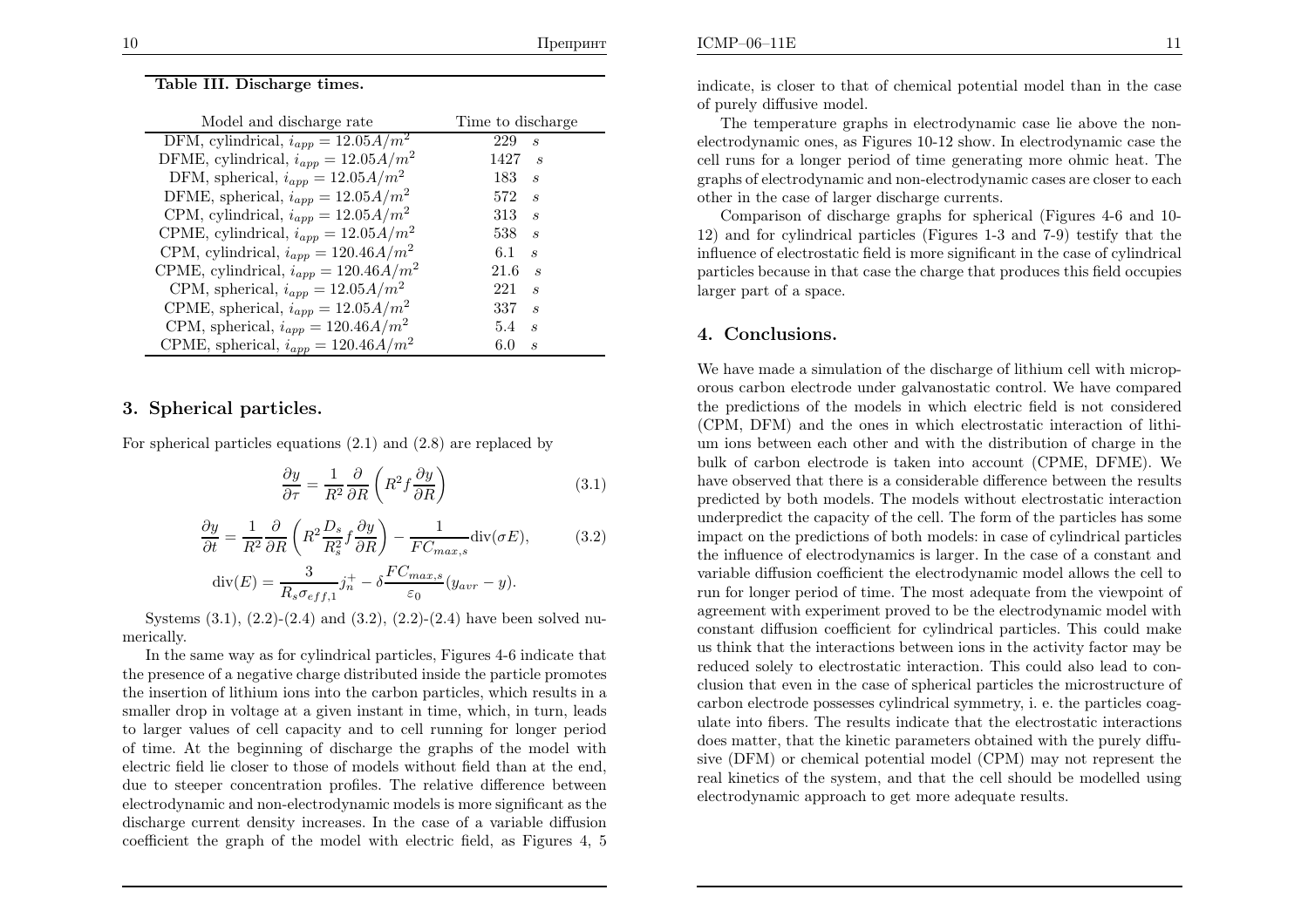- 1. G. G. Botte and R. E. White, J. Electrochem. Soc.  $148$  ((1) 2001), A54–A66.
- 2. G. G. Botte, B. A. Johnson, and R. E. White, J. Electrochem. Soc. 146 (1999), 914.
- 3. I. O. Polyakov, V. K. Dugaev, Z. D. Kovalyuk, and V. I. Litvinov, Russian Journal of Electrochemistry **Vol. 33, No. 1** (1997), 21Ц25.
- 4. R. Kanno, Y. Kawamoto, Y. Takeda, S. Ohashi, N. Imanishi, andO. Yamamoto, J. Electrochem. Soc. <sup>139</sup> (1992), 3397.
- 5. S.-I. Lee, Y.-S. Kim, H.-S. Chun, Electrochim. Acta <sup>47</sup> (2002), 1055– 1067.
- 6. M. W. Verbrugge and B. J. Koch, J. Electrochem. Soc. <sup>143</sup> (1996), 600.



Figure 1. Cell voltage  $(V)$  vs. utilization at discharge rate  $12.05$   $A/m^2$ for cylindrical particles for purely diffusive model with (DFME) andwithout electric field (DFM).



Figure 2. Cell voltage  $(V)$  vs. utilization at discharge rate  $12.05$   $A/m^2$ for cylindrical particles for chemical potential model with (CPME) andwithout electric field (CPM).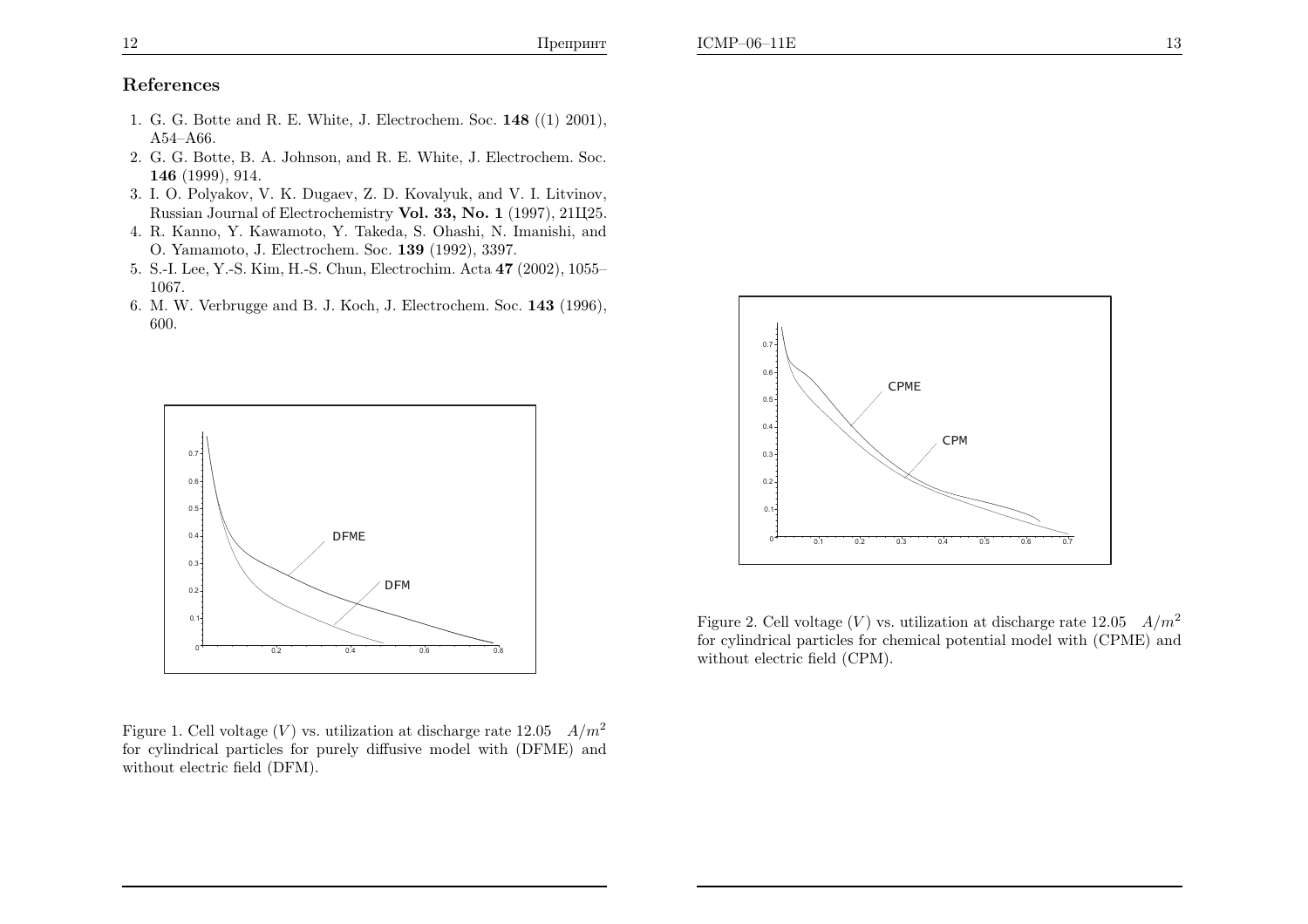

Figure 3. Cell voltage  $(V)$  vs. utilization at discharge rate 120.46  $A/m^2$ for cylindrical particles for chemical potential model with (CPME) andwithout electric field (CPM).



Figure 4. Cell voltage (V) vs. utilization at discharge rate  $12.05 \frac{A}{m^2}$ for spherical particles for purely diffusive model with (DFME) and without electric field (DFM).

14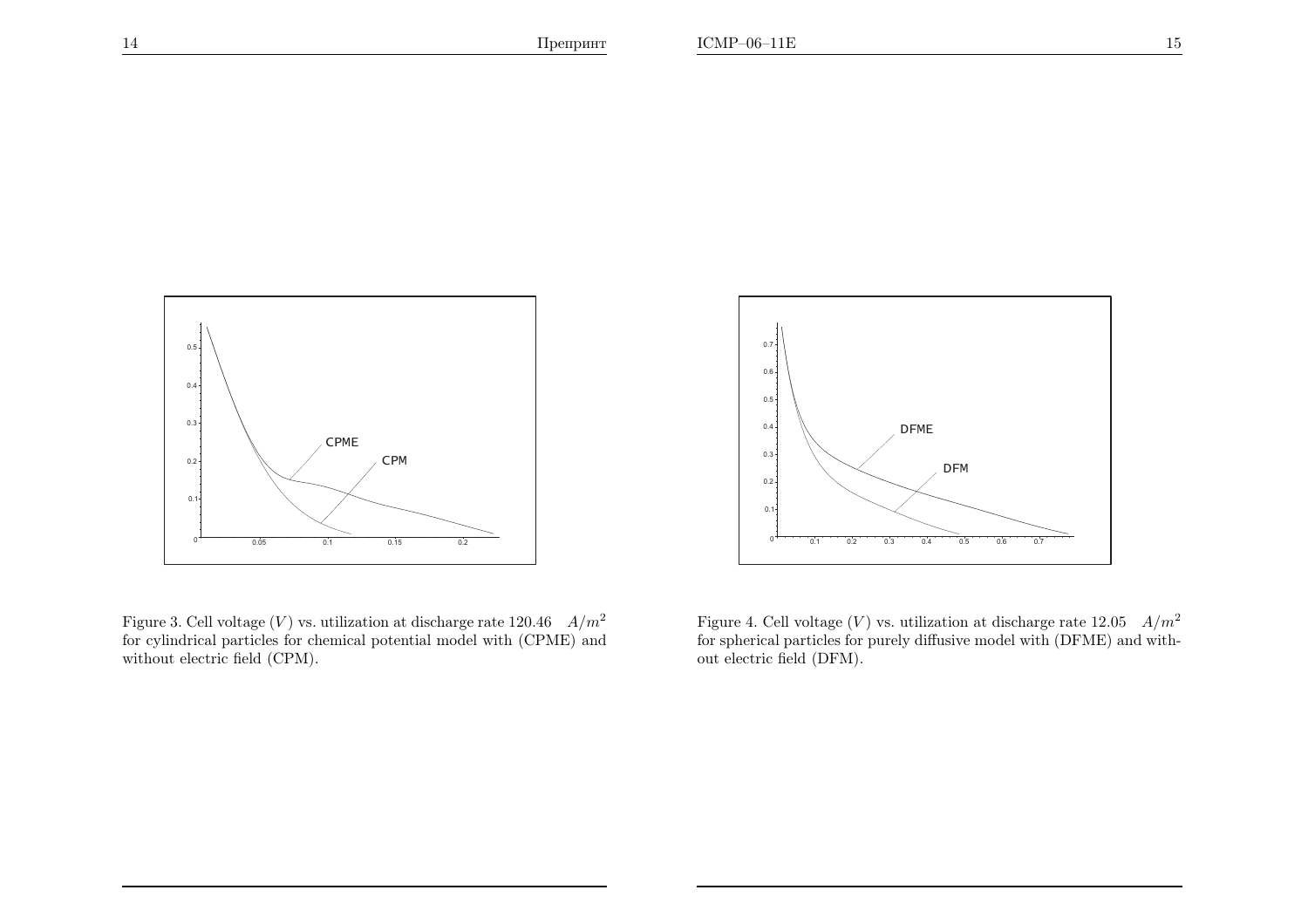16



Figure 5. Cell voltage (V) vs. utilization at discharge rate  $12.05$   $A/m^2$ for spherical particles for chemical potential model with (CPME) andwithout electric field (CPM).



Figure 6. Cell voltage  $(V)$  vs. utilization at discharge rate 120.46  $A/m^2$ for spherical particles for chemical potential model with (CPME) andwithout electric field (CPM).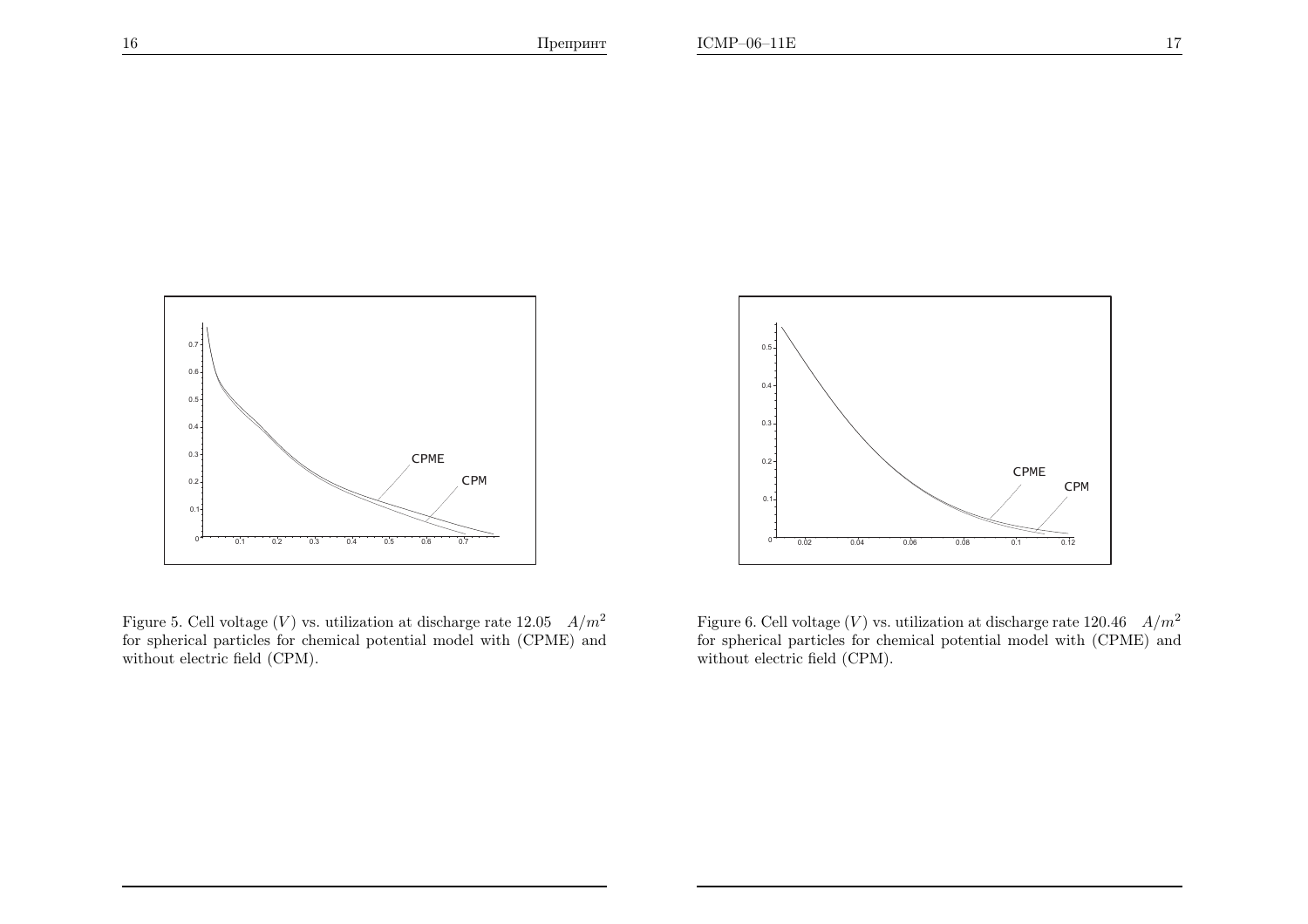



Figure 7. Temperature of the cell  $(K)$  vs. utilization at discharge rate 12.05  $A/m^2$  for cylindrical particles for purely diffusive model with (DFME) and without electric field (DFM).



Figure 8. Temperature of the cell  $(K)$  vs. utilization at discharge rate 12.05  $A/m^2$  for cylindrical particles for chemical potential model with (CPME) and without electric field (CPM).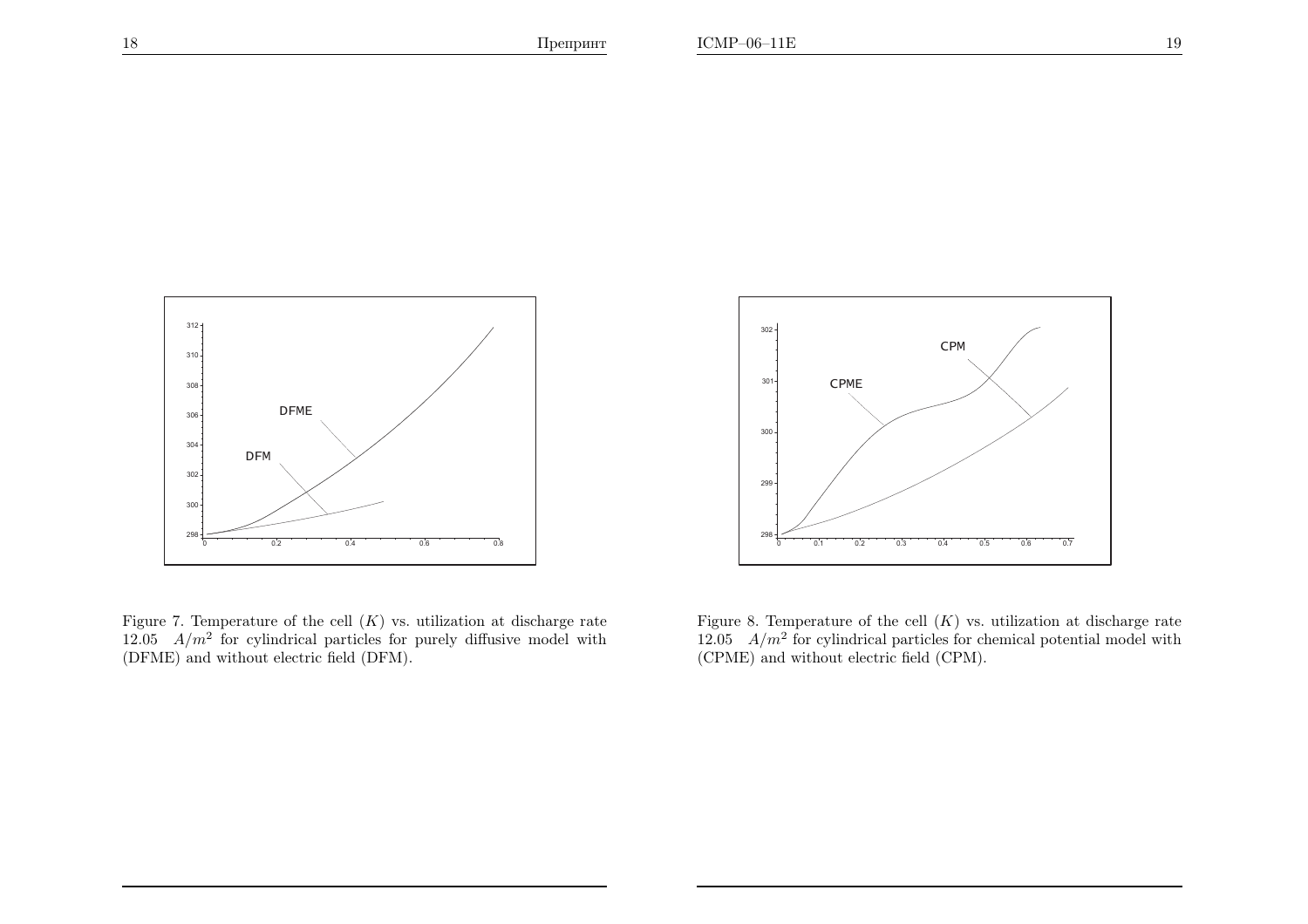

Figure 9. Temperature of the cell  $(K)$  vs. utilization at discharge rate  $120.46$   $A/m^2$  for cylindrical particles for chemical potential model with (CPME) and without electric field (CPM).



Figure 10. Temperature of the cell  $(K)$  vs. utilization at discharge rate  $12.05$   $A/m^2$  for spherical particles for purely diffusive model with (DFME) and without electric field (DFM).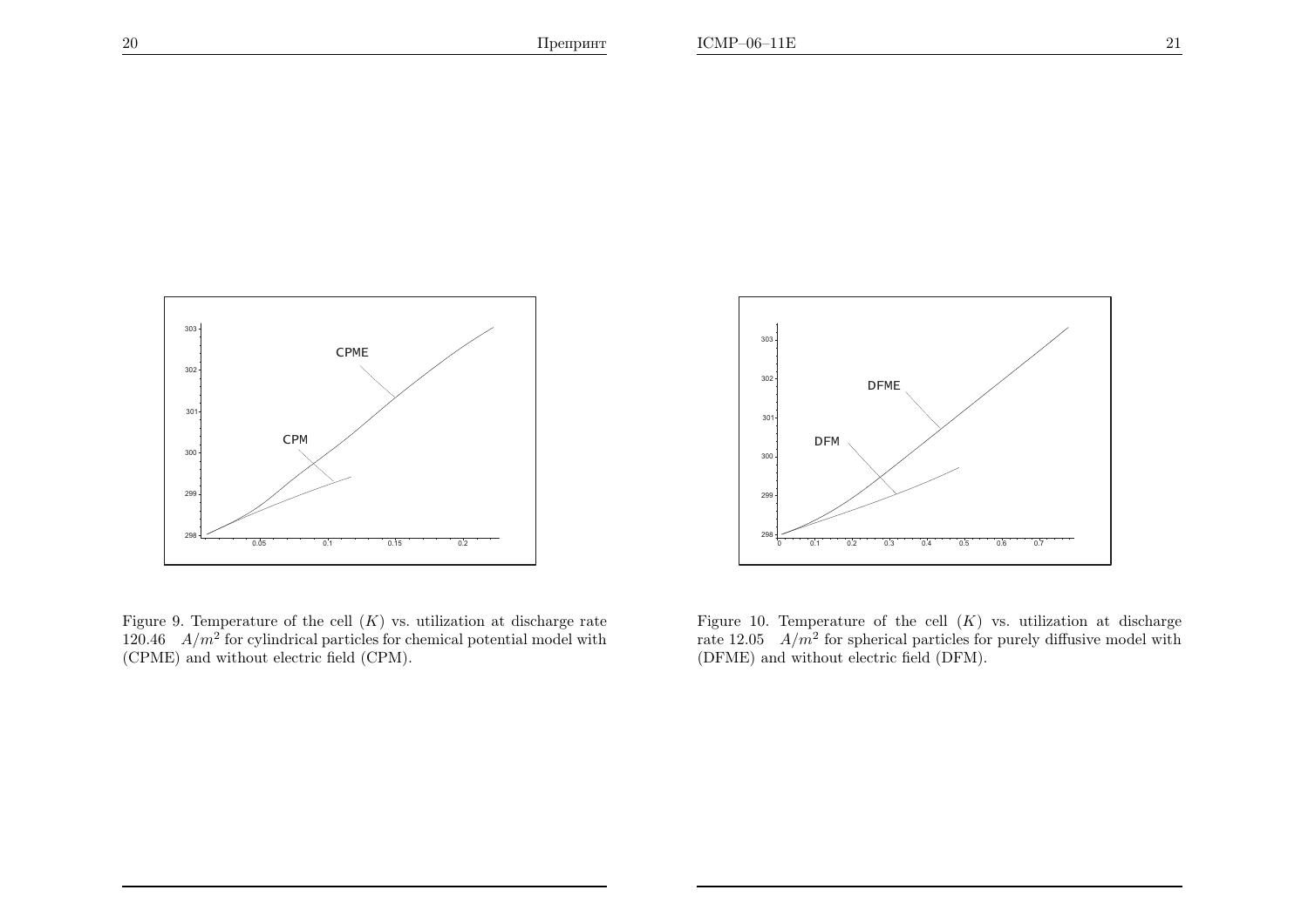

Figure 11. Temperature of the cell  $(K)$  vs. utilization at discharge rate 12.05  $A/m^2$  for spherical particles for chemical potential model with (CPME) and without electric field (CPM).



Figure 12. Temperature of the cell  $(K)$  vs. utilization at discharge rate  $120.46$   $A/m^2$  for spherical particles for chemical potential model with (CPME) and without electric field (CPM).